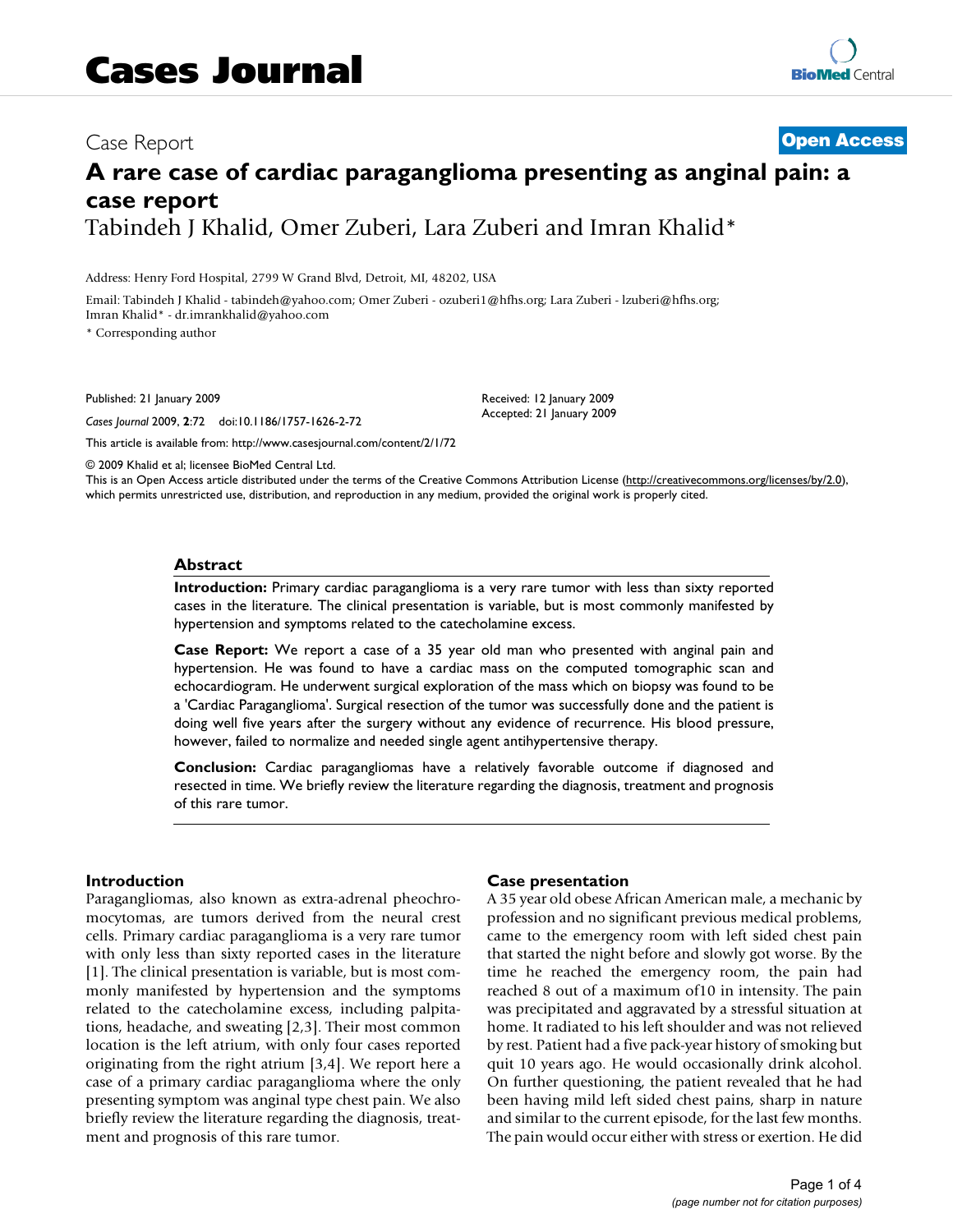not seek medical attention before because the pain would be transient and go away on its own after a few minutes. He was not on any medications and did not use any pain relieving medicines either for his prior symptoms.

In the emergency room, patient was in mild distress and had a blood pressure of 165/81, something new for him. All the rest of the vital signs were normal and both the cardiac and pulmonary examination did not reveal any abnormality either. The basic laboratory work up was normal except a lipid profile showing elevated cholesterol of 238 mg/dl. The patient had an electrocardiogram that showed some premature supraventricular complexes without any ischemic changes. Cardiac biomarkers including serial troponin-I were also normal. The chest pain subsided in the emergency room with intravenous morphine. The patient was admitted to the hospital in the telemetry unit. He was found to have some runs of nonsustained ventricular tachycardia while in the hospital. He underwent a cardiac exercise stress test and an echocardiogram which revealed that patient had a normal ejection fraction but a dilated left atrium along with apical wall motion abnormality.

Patient then underwent a cardiac catheterization. It did not show any obstruction in the coronary arteries, but did reveal a "tumor blush" with neovascularization seen projecting from the left circumflex artery to the "tumor blush". (Figure 1) Following the cardiac catheterization, patient had a CT scan of the chest to evaluate for any mass or tumor. The CT scan showed a 6 cm solid and likely necrotic mass beginning slightly anterior to the carina and extending caudally posterior to the left atrium. (Figure 2) No prior imaging was available for comparison.

As it was still unclear whether the mass was originating intrinsic or extrinsic to the heart, so to define it better anatomically, a transesophageal echocardiogram (TEE) was performed. The TEE also showed the large mass, likely extrinsic to the heart, compressing the left atrium. (Figure 3) Finally, the patient underwent an open heart surgery for definitive diagnosis and management. During surgical exploration, an extremely hard mass was found on the dome of the left atrium, and on further exploration, the indurated tissue clearly extended to the left atrial appendage, underneath the superior vena cava and past the origin of the right superior pulmonary vein. Frozen sections of the biopsy from the tumor were suggestive of "Cardiac Paraganglioma", showing tumor cells arranged in a nestlike (Zellballen) pattern-separated by thin vascular network. (Figure 4) This was later confirmed further with special staining. The patient's tumor was initially deemed unresectable, because of its location and local invasion, by the operating surgeon and the median sternotomy incision was closed. However, patient then had a second



#### Figure 1

**Cardiac catheterization image: showing the "tumor blush" (denoted by "a") with neovascularization seen projecting from the left circumflex artery (arrow) to the "tumor blush."**



Figure 2 **CT scan: image showing a solid and likely necrotic mass (arrows) extending posterior to the left atrium**.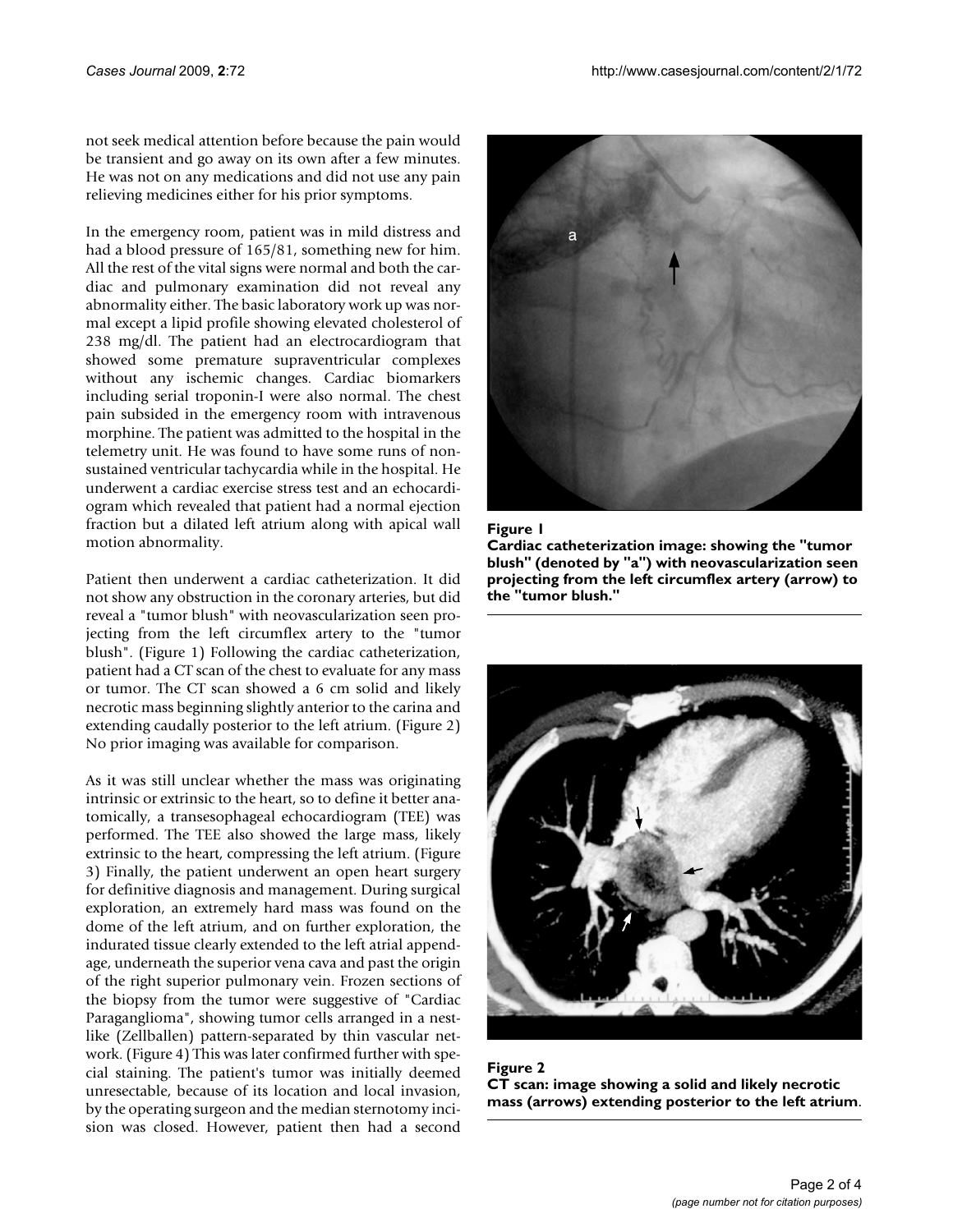

#### Figure 3

**Trans-esophageal echocardiogram: TEE shows a large mass, likely extrinsic to the heart, compressing the left atrium (LA)**. RA denotes Right Atrium; RV denotes Right Ventricle; LV denotes Left Ventricle; P denotes the Cardiac Paraganglioma.

opinion by a different surgeon who successfully resected the tumor and the patient recovered from the operation without any major complications. His normetanephrine levels which were very elevated before the tumor resection (1447 microgram/24 hours), normalized to 312 microgram/24 hours (normal value 110–620 microgram/24 hours) after the tumor was resected. Five years later he is



#### Figure 4

**Biopsy from the cardiac mass: photomicrograph of the biopsy specimen taken from the tumor showing tumor cells arranged in a nest-like (Zellballen) pattern, in a background of thick collagenous stroma, separated by thin vascular network**. (Original magnification ×40; H&E stain).

doing well with no recurrence of the tumor, though he has to use a thiazide diuretic for blood pressure control.

# **Discussion**

Although most cardiac paragangliomas are benign, local invasion can occur and metastases have been reported in up to 10% of cases [5]. Localization of a cardiac paraganglioma represents a significant diagnostic challenge. Multiple techniques, including CT, MRI, iodine-123/131 meta-iodobenzylguanidine scintigraphy, indium-octreotide scintigraphy, coronary angiography, TEE, and staged venous sampling for catecholamines have been used to successfully localize the tumor [2]. The role of PET imaging in the diagnosis of paragangliomas is not yet well defined. When F-18 FDG PET has been studied in paragangliomas, tracer uptake has been variable. There are, however, reports of patients with F-18 FDG uptake within these tumors which did not initially take up I-123 MIBG [6]. In our patient, we used both CT and TEE to localize and define the tumor pre-operatively.

Taking in regard the anatomical location of the mass and elevated urinary normetanephrine levels, the patient was referred for surgical exploration. A recent report of a single center surgical experience has shown that the approach to remove the paragangliomas can be either a median sternotomy or posterolateral thoracotomy, depending on the location in the mediastium [7]. Our patient was deemed unsuitable for surgery on the initial attempt, however, he had a second opinion and the tumor was successfully resected utilizing median sternotomy and cardiopulmonary bypass to facilitate dissection of the paraganglioma from the heart.

The long-term outlook for patients with excised cardiac paragangliomas is unknown. In the only reported case series, there was one intraoperative death due to blood loss and ten of the 11 patients were alive at follow-up (median follow-up: 2.3 years; range, 0 to 19.4 years) [7]. Survival of up to 14 years, however, has been reported in a patient with excised mediastinal paraganglioma [8]. Our patient is doing well five years after his surgery.

After surgery, symptoms of catecholamine excess are usually eliminated or greatly improved in patients who had a functioning tumor preoperatively, although hypertension may or may not resolve [7,9]. Surveillance can be done by following serum normetanephrine levels, repeating CT scans and/or TEE, and most recently PET imaging [10]. The literature, however, offers no consensus on the treatment if the tumor does recur. Our patient did not have recurrence of the tumor five years after the excision as evidenced by a negative CT scan and normal normetanephrine levels. However, his hypertension that coincided with the diagnosis of the tumor five years ago has not